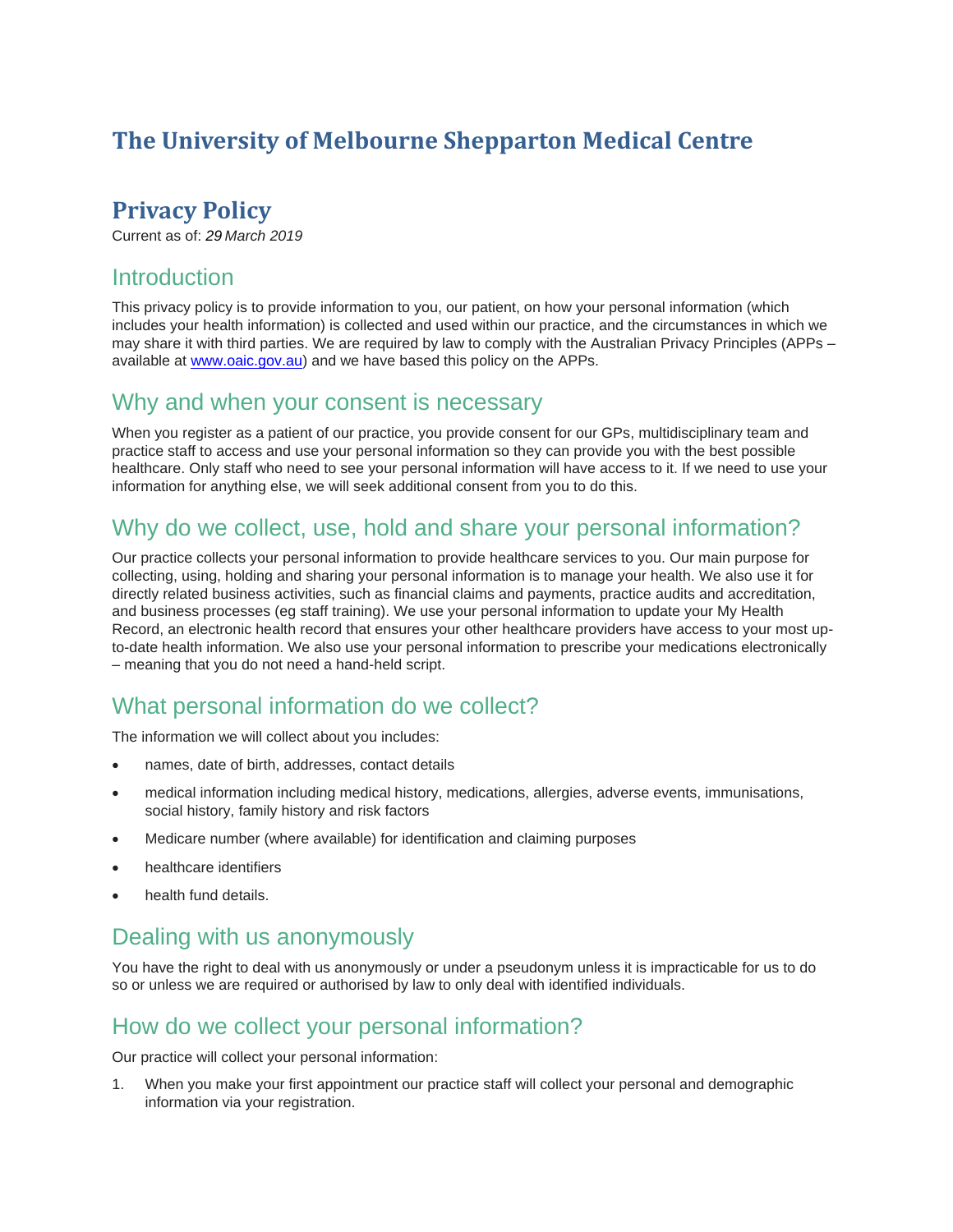- 2. During the course of providing medical services, we may collect further personal information. Further personal information may be collected through electronic transfer of prescriptions (eTP) and My Health Record via Shared Health Summary or Event Summary.
- 3. We may also collect your personal information when you visit our website, send us an email or SMS, telephone us, make an online appointment or communicate with us using social media.
- 4. In some circumstances personal information may also be collected from other sources. Often this is because it is not practical or reasonable to collect it from you directly. This may include information from:
	- your guardian or responsible person
	- other involved healthcare providers, such as specialists, allied health professionals, hospitals, community health services and pathology and diagnostic imaging services
	- your health fund, Medicare, or the Department of Veterans' Affairs (as necessary).

#### When, why and with whom do we share your personal information?

We sometimes share your personal information:

- with third parties who work with our practice for business purposes, such as accreditation agencies, training providers, or information technology providers – these third parties are required to comply with APPs and this policy
- with other healthcare providers
- when it is required or authorised by law (eg court subpoenas)
- when it is necessary to lessen or prevent a serious threat to a patient's life, health or safety or public health or safety, or it is impractical to obtain the patient's consent
- to assist in locating a missing person
- to establish, exercise or defend an equitable claim
- for the purpose of confidential dispute resolution process
- when there is a statutory requirement to share certain personal information (eg some diseases require mandatory notification)
- during the course of providing medical services, through Electronic Transfer of Prescriptions (eTP), My Health Record (eg via Shared Health Summary, Event Summary).

Only people who need to access your information will be able to do so. Other than in the course of providing medical services or as otherwise described in this policy, our practice will not share personal information with any third party without your consent.

We will not share your personal information with anyone outside Australia (unless under exceptional circumstances that are permitted by law) without your consent.

Our practice will not use your personal information for marketing any of our goods or services directly to you without your express consent. If you do consent, you may opt out of direct marketing at any time by notifying our practice in writing.

#### How do we store and protect your personal information?

Your personal information is stored in an electronic health record, kept securely on our own server. Only practice staff who require access to medical records have passwords enabling them to do so. We have confidentiality agreements in place for staff, students and contractors.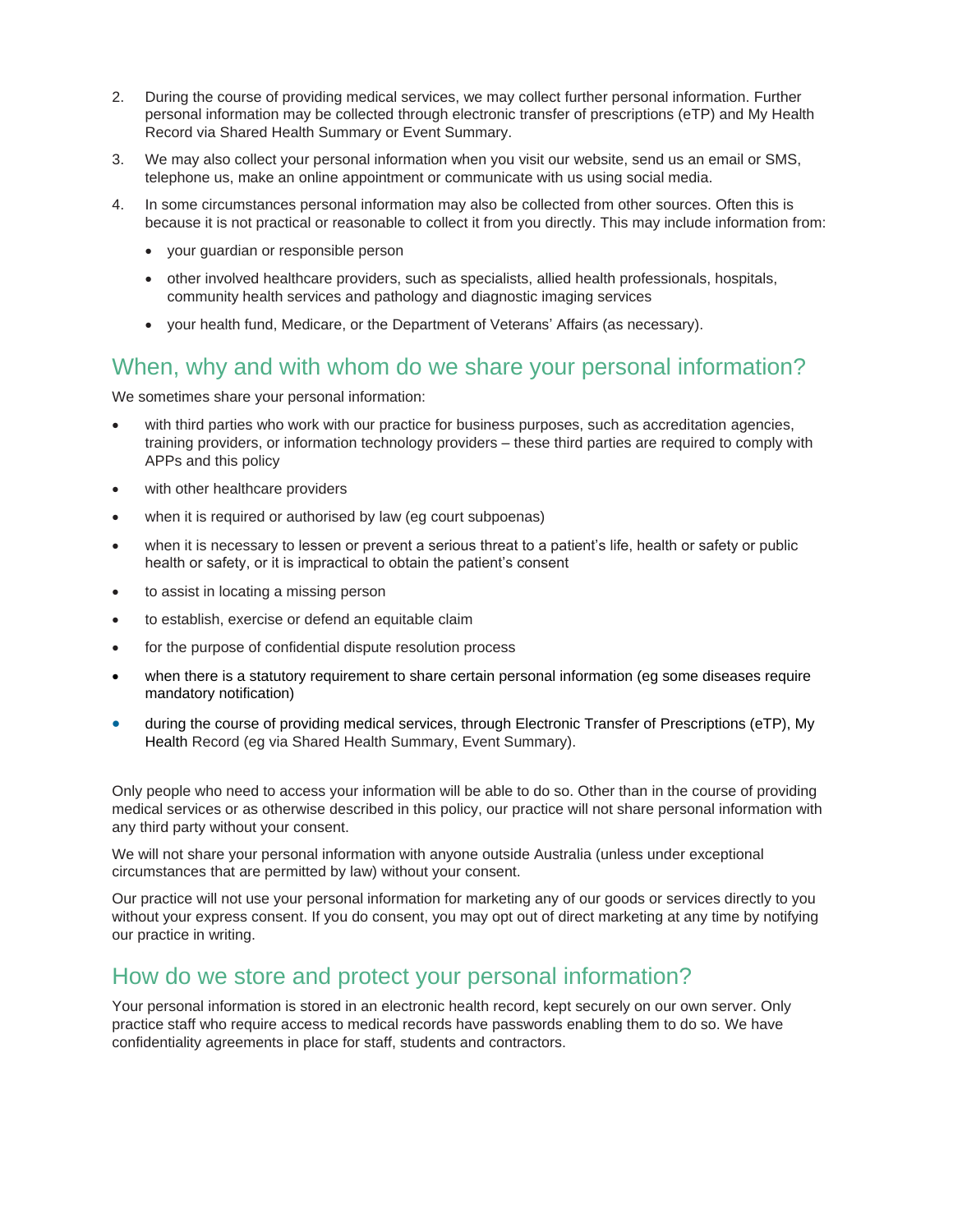# Sharing of de-identified information

We run computer programs that remove names and other identifiers from data so that information can no longer be linked to an individual patient. This is called de-identification. The remaining information is no longer considered personal information under Australian Privacy Principles. We participate in structured quality improvement initiatives in which we share de-identified information, enabling us to understand how our practice compares to national standards.

We also provide de-identified data to Murray Primary Health Network, a Commonwealth government-funded agency responsible for improving our community's access to high quality healthcare and The University of Melbourne research initiative called Data for Decision, combining de-identified information (data) from thousands of patients across Victoria, allowing researchers to learn more about the safety of medicines patterns of disease in community, and how medicines are prescribed.

You can opt out from your de-identified data being used in this way. Please feel free to contact the clinic if you have any questions.

## How can you access and correct your personal information at our practice?

You have the right to request access to, and correction of, your personal information.

Our practice acknowledges patients may request access to their medical records. We require you to put this request in writing to the below address and our practice will respond within **30 days**.

Patients will not be charged for making a request to access or correct personal information. The practice may however charge a reasonable fee to cover the cost of providing a patient access to their personal information. Patients will be advised of this fee upon the practice receiving a written request.

Our practice will take reasonable steps to correct your personal information where the information is not accurate or up to date. From time to time, we will ask you to verify that your personal information held by our practice is correct and current. You may also request that we correct or update your information, and you should make such requests in writing or email [\(reception@shepmed.unimelb.edu.au\)](mailto:reception@shepmed.unimelb.edu.au) to:

Operations Manager Shepparton Medical Centre 49 Graham Street Shepparton VIC 3630 Phone: 03 5823 3100

## How can you lodge a privacy-related complaint, and how will the complaint be handled at our practice?

We take complaints and concerns regarding privacy seriously. You should express any privacy concerns you may have in writing. We will then attempt to respond to all complaints as soon as reasonably practicable and resolve it in within 30 days.

You may also contact the OAIC. Generally, the OAIC will require you to give them time to respond before they will investigate. For further information visit [www.oaic.gov.au](http://www.oaic.gov.au/) or call the OAIC on 1300 363 992

Alternatively, you may contact the Office of the Victorian Information Commissioner. For further information visit [www.cpdp.vic.gov.au](http://www.cpdp.vic.gov.au/) or call 1300 006 842.

### Privacy and our website and social media

To improve your experience on our website, we may use 'cookies'. Cookies are an industry standard and most major web sites use them. A cookie is a small text file that our site may place on your computer as a tool to remember you preferences. You may refuse the use of cookies by selecting the appropriate settings on your browser, however please note that if you do this you may not be able to use the full functionality of our website.